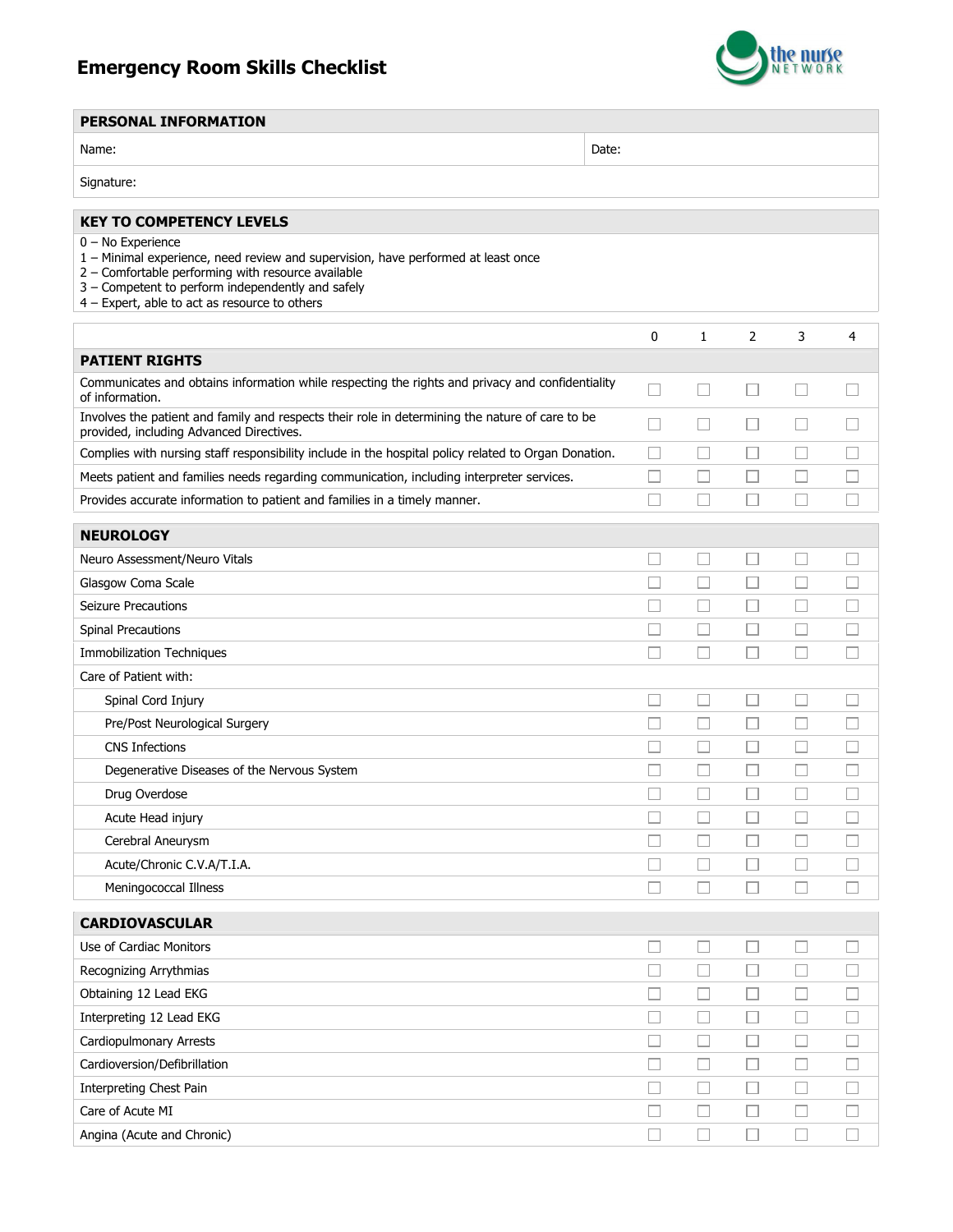|                                                                 | 0                        | $\mathbf{1}$ | 2      | 3      | 4      |
|-----------------------------------------------------------------|--------------------------|--------------|--------|--------|--------|
| <b>CARDIOVASCULAR (cont)</b>                                    |                          |              |        |        |        |
| Care of patient with:                                           |                          |              |        |        |        |
| Valvular disease                                                |                          | $\Box$       | □      | □      |        |
| Cardiogenic/hypovolemic shock                                   |                          | $\Box$       | $\Box$ | $\Box$ |        |
| Requiring trauma resuscitation                                  |                          | H            | Ш      | $\Box$ |        |
| Percutaneous Transluminal Coronary Angioplasty                  |                          | $\Box$       | Ш      | □      |        |
| Sheath Removal                                                  |                          | □            | П      | $\Box$ |        |
| Post-Op Vascular Surgery Patient (i.e. aneurysms)               |                          | Ш            | Ш      | $\Box$ |        |
| Care of Acute MI                                                |                          | L.           | ш      | L.     |        |
| Angina (Acute and Chronic)                                      |                          | $\Box$       | ப      | ⊔      |        |
| Pre/Post Cardiac Catherization                                  |                          | П            | П      | П      |        |
| Care of patient with pacemaker including:                       |                          |              |        |        |        |
| Assisting with insertion                                        |                          | $\Box$       | Ш      | ⊏      |        |
| Management of external/transcutaneous                           |                          | Ш            | □      | $\Box$ |        |
| Management of temporary (single and dual chamber/AV sequential) |                          | □            | □      | $\Box$ |        |
| Management of permanent                                         |                          | $\sim$       | $\Box$ | L      |        |
| Care of Patient with:                                           |                          |              |        |        |        |
| Valvular disease                                                |                          | □            | $\Box$ | П      |        |
| Cardiogenic/hypovolemic shock                                   | П                        | $\Box$       | П      | $\Box$ |        |
| Use and administration of following:                            |                          |              |        |        |        |
| Amioderone                                                      | $\overline{\phantom{a}}$ | □            | П      | $\Box$ |        |
| Atropine                                                        | П                        | $\Box$       | $\Box$ | $\Box$ |        |
| Dilitiazem                                                      | П                        | $\Box$       | $\Box$ | $\Box$ |        |
| Dobutamine                                                      | □                        | $\Box$       | $\sim$ | $\Box$ |        |
| Dopamine                                                        | п                        | $\Box$       | $\Box$ | ⊏      |        |
| Epinephrine                                                     | П                        | □            | □      | ⊏      |        |
| Fibrinolytics                                                   |                          | $\Box$       | $\Box$ | Е      |        |
| Heparin                                                         |                          | п            |        | П      |        |
| Ibutilide                                                       |                          |              |        |        |        |
| Insulin                                                         | $\Box$                   | $\Box$       |        | $\Box$ |        |
| Lidocaine                                                       |                          | $\Box$       | $\Box$ | $\Box$ |        |
| Metropolol                                                      |                          | $\Box$       | $\Box$ | $\Box$ |        |
| Narcan                                                          | □                        | $\Box$       | $\Box$ | $\Box$ |        |
| Nitroglycerin                                                   |                          | $\Box$       | П      | $\Box$ |        |
| Procainamide                                                    | $\overline{\phantom{a}}$ | $\Box$       | □      | $\Box$ | ப      |
| Sodium Bicarbonate                                              |                          | $\Box$       | $\Box$ | $\Box$ |        |
| Sodium Nitroprusside                                            | $\Box$                   | $\Box$       | □      | □      | $\Box$ |
| Verapamil                                                       | П                        | □            | П      | □      | П      |
| <b>PULMONARY</b>                                                |                          |              |        |        |        |
| Assessment of breath sounds                                     | $\Box$                   | $\Box$       | $\Box$ | $\Box$ |        |
| Assist with set-up maintenance of chest tubes                   | $\Box$                   | $\Box$       | $\Box$ | $\Box$ |        |
| Use of chest drainage systems                                   |                          | $\Box$       | $\Box$ | $\Box$ |        |
| Assist with intubation/extubation                               |                          | $\Box$       | $\Box$ | $\Box$ | $\Box$ |
| Ambuing technique                                               | $\Box$                   | $\Box$       | $\Box$ | $\Box$ | $\Box$ |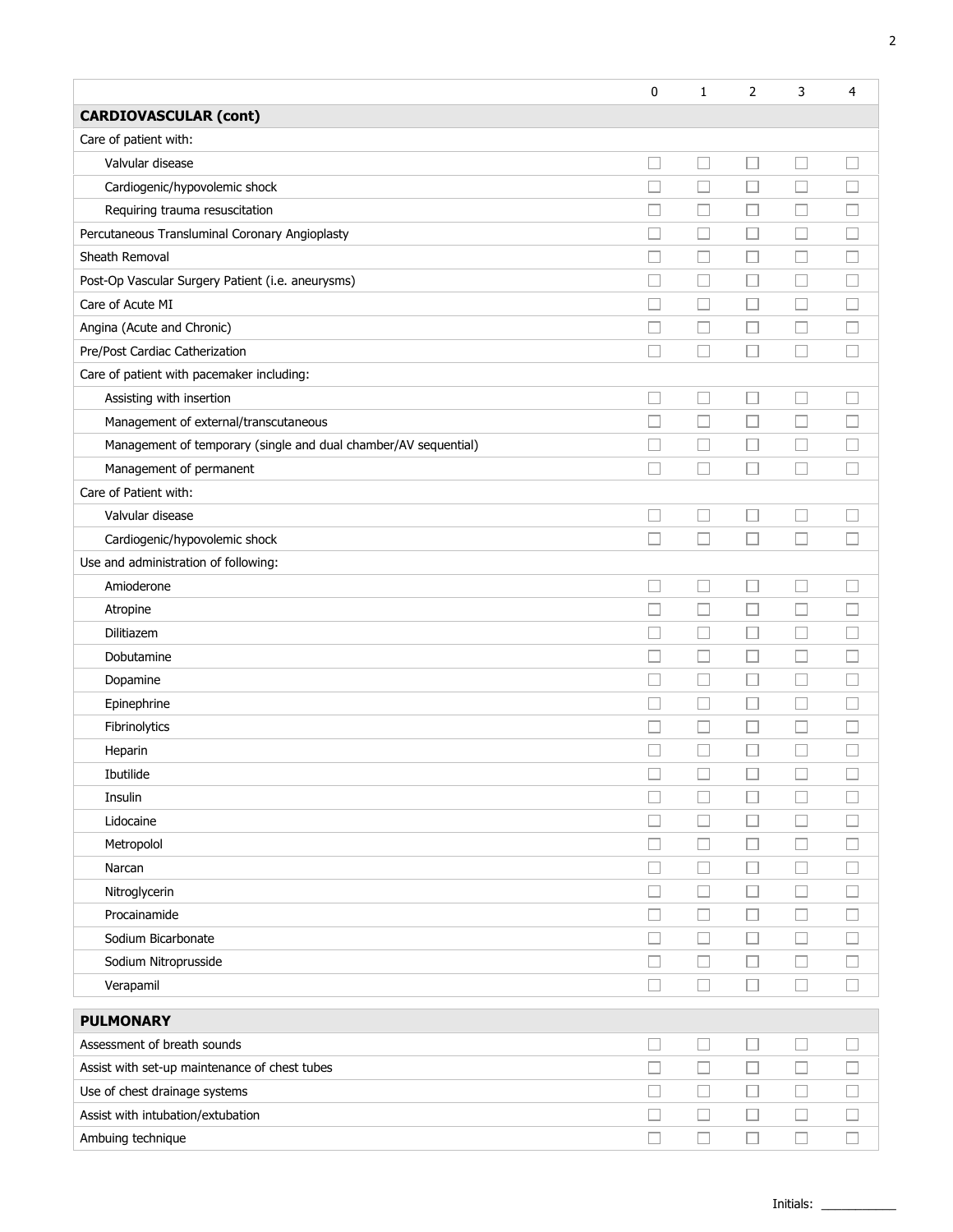|                                                      | $\mathbf 0$                 | 1                        | $\overline{2}$ | 3                        | 4      |
|------------------------------------------------------|-----------------------------|--------------------------|----------------|--------------------------|--------|
| <b>PULMONARY (cont)</b>                              |                             |                          |                |                          |        |
| Administer oxygen (nasal canula, mask, endotracheal) |                             | $\Box$                   |                |                          | L      |
| Bronchoscopy                                         |                             | $\overline{\phantom{a}}$ |                | Ш                        | H      |
| <b>ABG Analysis</b>                                  |                             |                          |                |                          |        |
| Oxygen saturation monitor                            |                             | $\Box$                   |                | ப                        | $\Box$ |
| Venous blood gas analysis                            |                             | $\overline{\phantom{a}}$ |                |                          |        |
| Oxygen saturation monitor                            |                             | $\Box$                   |                |                          |        |
| Care of patient with:                                |                             |                          |                |                          |        |
| Pulmonary emboli                                     | $\overline{\phantom{a}}$    | $\Box$                   | ⊔              | $\Box$                   |        |
| Tracheostomy                                         |                             | □                        |                | $\Box$                   | П      |
| Steril Suctioning (E.T., N.T.)                       |                             | $\Box$                   |                | ⊔                        | ш      |
| Asthma                                               |                             | $\Box$                   |                | □                        | Ш      |
| <b>ARDS</b>                                          |                             | $\Box$                   | $\Box$         | $\Box$                   | ш      |
| <b>CHF</b>                                           |                             | □                        |                | □                        | П      |
| Anaphylactic shock                                   |                             | Ш                        |                |                          | $\Box$ |
| Epiglotitis                                          |                             | $\Box$                   | П              | $\Box$                   | П      |
| <b>GASTROINTESTINAL</b>                              |                             |                          |                |                          |        |
| Assessment of bowel sounds                           |                             | $\Box$                   | H              | ⊔                        | $\Box$ |
| Identification of abnormalities                      |                             | $\Box$                   |                | □                        | $\Box$ |
| Stool tests                                          |                             | ⊔                        | $\Box$         | ⊔                        |        |
| Insert/Maintain Feeding tubes/NG tubes               |                             |                          | L              | □                        |        |
| Gastric lavage                                       |                             | $\Box$                   | $\Box$         | $\Box$                   | $\Box$ |
| Care of O.D./Code blue lavage kits                   |                             | $\Box$                   |                | □                        | □      |
| Care of acute GI bleed                               |                             | $\Box$                   |                | $\Box$                   | Ш      |
| Abdominal wounds or infections                       |                             | $\Box$                   |                | $\Box$                   | $\Box$ |
| Pre/post-op GI Surgery                               |                             | $\Box$                   |                | $\Box$                   | $\Box$ |
| Dehiscence                                           |                             | □                        |                | □                        | u      |
| Care of patient on Total Parenteral Nutrition        |                             |                          |                |                          | $\Box$ |
| <b>GENTOURINARY/RENAL</b>                            |                             |                          |                |                          |        |
| Ability to insert/maintain urinary drainage tubes    | $\mathcal{L}_{\mathcal{A}}$ | □                        | $\Box$         | $\Box$                   | $\Box$ |
| Care of patient with:                                |                             |                          |                |                          |        |
| Acute renal failure                                  |                             | ⊔                        |                | $\Box$                   |        |
| Chronic renal failure                                |                             | ⊔                        | ⊔              | ⊔                        |        |
| Post renal/genitourinary surgery                     |                             | $\Box$                   | $\Box$         | $\Box$                   |        |
| Care of patient receiving dialysis                   |                             | $\Box$                   | Ш              | $\Box$                   | Ш      |
| Assessment of fluid and electrolyte problems         |                             | $\Box$                   |                | □                        | Ш      |
| Knowledge of UA values                               |                             | $\Box$                   |                | Ш                        | $\Box$ |
| <b>ENDOCRINE</b>                                     |                             |                          |                |                          |        |
| Care of diabetic patient:                            |                             |                          |                |                          |        |
| Administration of IV insulin drip                    |                             | $\overline{\phantom{a}}$ |                | $\overline{\phantom{a}}$ |        |
| Capillary blood glucose checks                       |                             | □                        |                |                          |        |
| Care of Patient in diabetic ketoacidosis             |                             | ⊔                        | ⊔              | ⊔                        | ш      |
| Hormone therapy                                      |                             |                          |                |                          |        |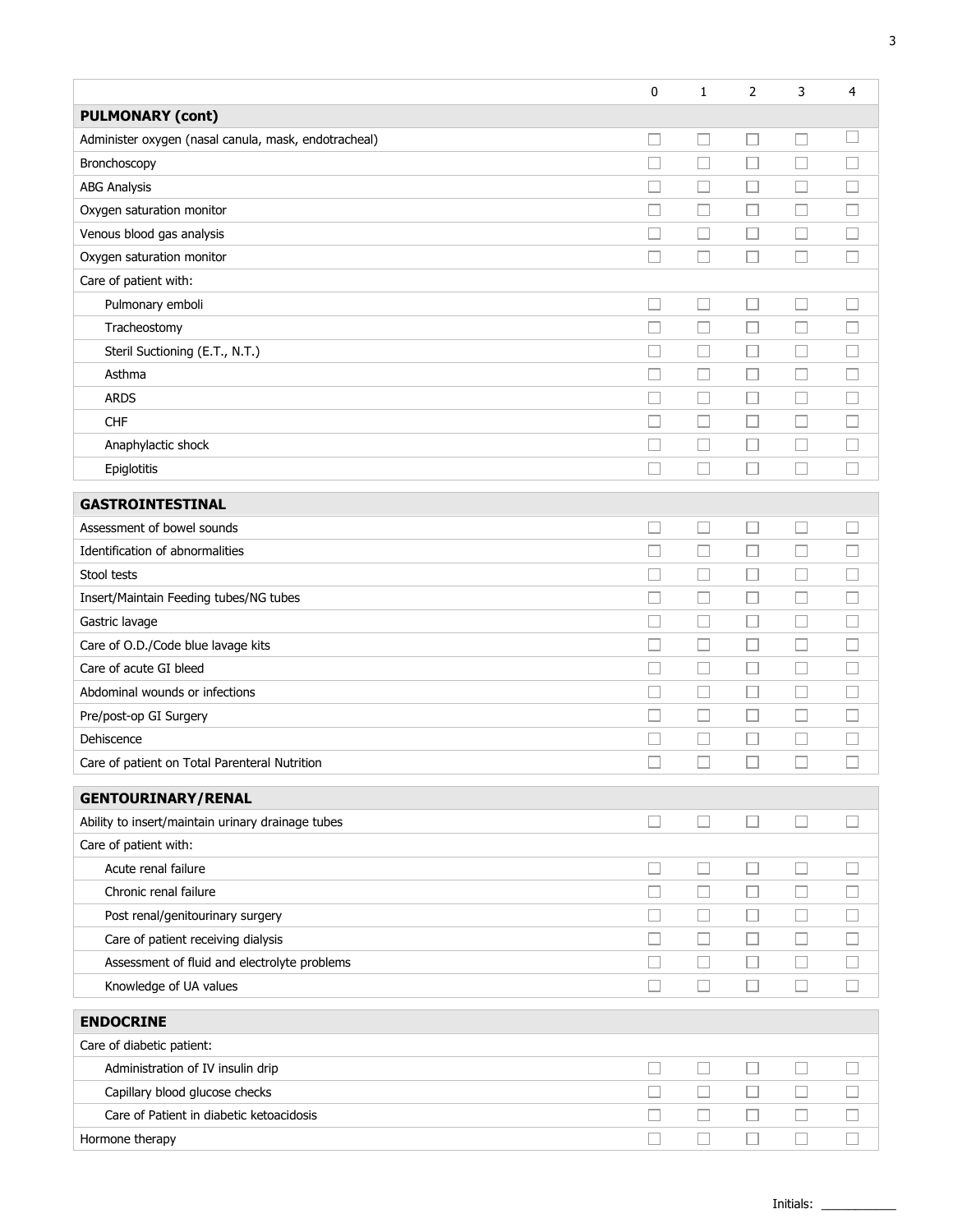|                                            | 0                        | 1      | 2                        | 3      | 4      |
|--------------------------------------------|--------------------------|--------|--------------------------|--------|--------|
| <b>MUSCULOSKELETAL</b>                     |                          |        |                          |        |        |
| Traction                                   | □                        | $\Box$ | Ш                        | $\Box$ | $\Box$ |
| <b>Braces</b>                              |                          | $\Box$ | $\Box$                   | П      | П      |
| Casts                                      |                          | $\Box$ | □                        | $\Box$ | $\Box$ |
| Applying plaster splints                   | $\Box$                   | $\Box$ | П                        | $\Box$ | П      |
| Fiberglass splints and casts               | П                        | $\Box$ | $\Box$                   | $\Box$ | $\Box$ |
| Collars                                    | ۰                        | $\Box$ | □                        | $\Box$ | П      |
| Slings                                     | П                        | $\Box$ | □                        | Е      | П      |
| Splints                                    | □                        | $\Box$ | □                        | $\Box$ |        |
| Skeletal traction                          | П                        | $\Box$ | □                        | $\Box$ |        |
| Skin traction                              | П                        | $\Box$ | □                        | $\Box$ |        |
| Beds i.e. Clinitron, Roto Rest             |                          | $\Box$ | $\Box$                   | E      |        |
| Crutch walking/walkers                     | П                        | $\Box$ | □                        | $\Box$ |        |
| Care of patient with:                      |                          |        |                          |        |        |
| Joint disorders                            |                          | $\Box$ |                          | C      |        |
| Bone disorders                             |                          | $\Box$ | $\overline{\phantom{a}}$ | $\Box$ |        |
| Amputation                                 |                          | $\Box$ | $\Box$                   | $\Box$ |        |
| IMMUNOCOMPROMISED                          |                          |        |                          |        |        |
| Care of Tuberculosis patients              | □                        | $\Box$ | □                        | $\Box$ | П      |
| Negative pressure rooms                    | □                        | $\Box$ | Ш                        | $\Box$ | П      |
| HIV, AIDS patients                         | П                        | $\Box$ | □                        | $\Box$ | П      |
| Hepatitis patients                         | П                        | $\Box$ | $\Box$                   | $\Box$ |        |
| Oncology patients                          | П                        | $\Box$ | П                        | П      |        |
| <b>PEDIATRICS</b>                          |                          |        |                          |        |        |
| Fever                                      |                          | $\Box$ | Ш                        | L      |        |
| Febrile Seizures                           |                          | $\Box$ | $\Box$                   | $\Box$ |        |
| Abuse/Rape/Protective care                 |                          | $\Box$ | Н                        | $\Box$ |        |
| <b>COBRA/EMTALA REQUIREMENTS</b>           |                          |        |                          |        |        |
| <b>Medical Screening Exams</b>             | □                        | $\Box$ | □                        | $\Box$ | $\Box$ |
| Triage                                     | $\overline{\phantom{a}}$ | $\Box$ | □                        | $\Box$ | $\Box$ |
| Transfer to another facility               | □                        | $\Box$ | □                        | $\Box$ | $\Box$ |
| Psychiatric                                | ۰                        | $\Box$ | П                        | $\Box$ | П      |
| <b>MISCELLANEOUS</b>                       |                          |        |                          |        |        |
| Pain management                            | $\Box$                   | $\Box$ | □                        | $\Box$ |        |
| Burn patients                              |                          | $\Box$ | $\Box$                   | $\Box$ |        |
| Use of hypothermia blanket                 |                          | $\Box$ | $\Box$                   | $\Box$ | $\Box$ |
| Inserting IV's/IV therapy                  | □                        | $\Box$ | $\Box$                   | $\Box$ | $\Box$ |
| Set-up for suturing                        |                          | $\Box$ | $\Box$                   | $\Box$ | $\Box$ |
| Set-up for Cut Down                        | $\Box$                   | $\Box$ | $\Box$                   | $\Box$ | $\Box$ |
| Dressing Application                       | □                        | $\Box$ | $\Box$                   | $\Box$ | $\Box$ |
| Administration of blood and blood products | $\Box$                   | $\Box$ | $\Box$                   | $\Box$ | $\Box$ |
| Laceration site prep                       | $\Box$                   | $\Box$ | $\Box$                   | $\Box$ | $\Box$ |
| Solcutrans/blood warmer                    | $\overline{\phantom{a}}$ | $\Box$ | $\Box$                   | $\Box$ | $\Box$ |